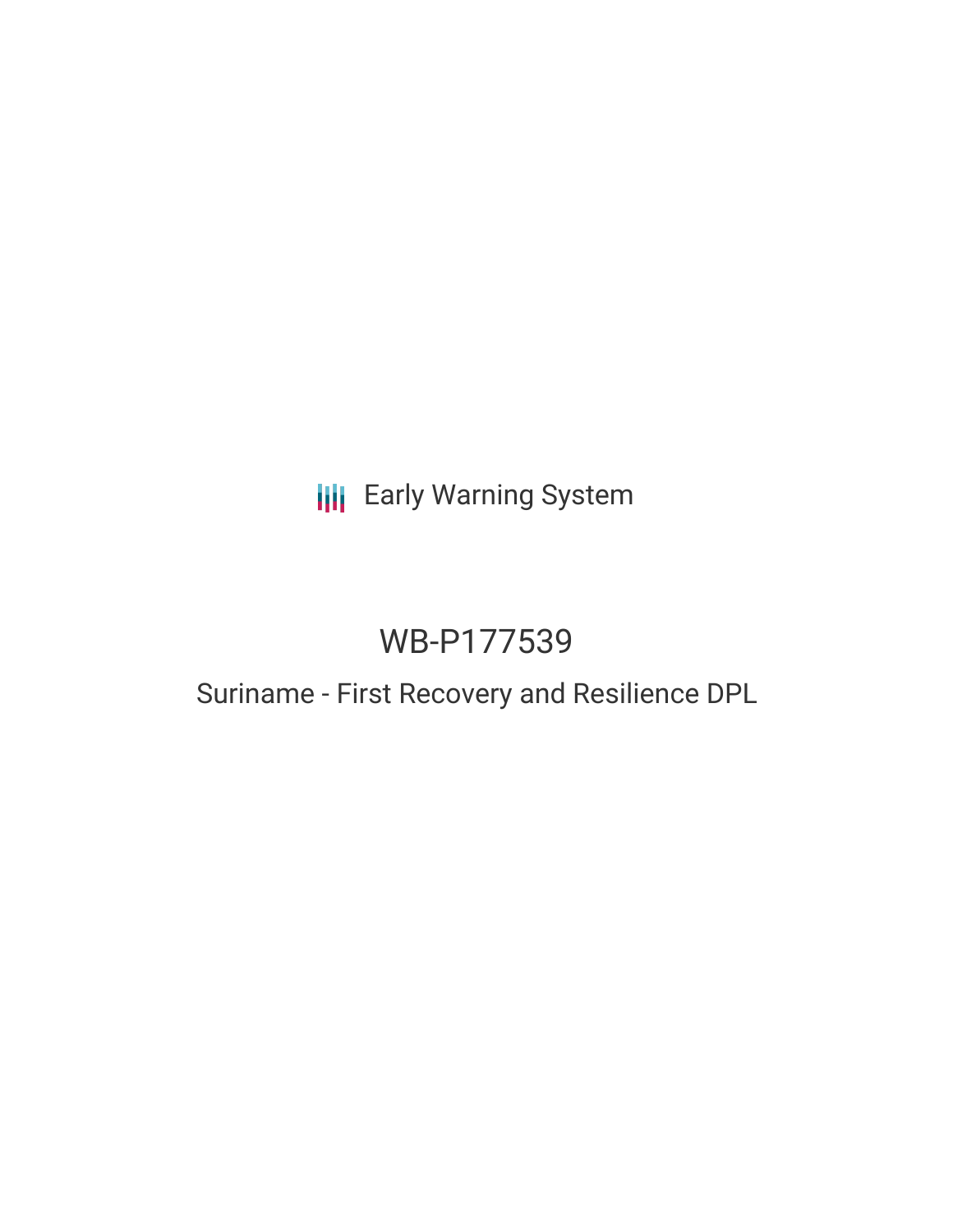

#### **Quick Facts**

| <b>Countries</b>               | Suriname                         |
|--------------------------------|----------------------------------|
| <b>Specific Location</b>       |                                  |
| <b>Financial Institutions</b>  | World Bank (WB)                  |
| <b>Status</b>                  | Proposed                         |
| <b>Bank Risk Rating</b>        |                                  |
| <b>Borrower</b>                | Goverment of Suriname            |
| <b>Sectors</b>                 | Climate and Environment, Finance |
| <b>Investment Type(s)</b>      | <b>Advisory Services</b>         |
| <b>Investment Amount (USD)</b> | \$30.00 million                  |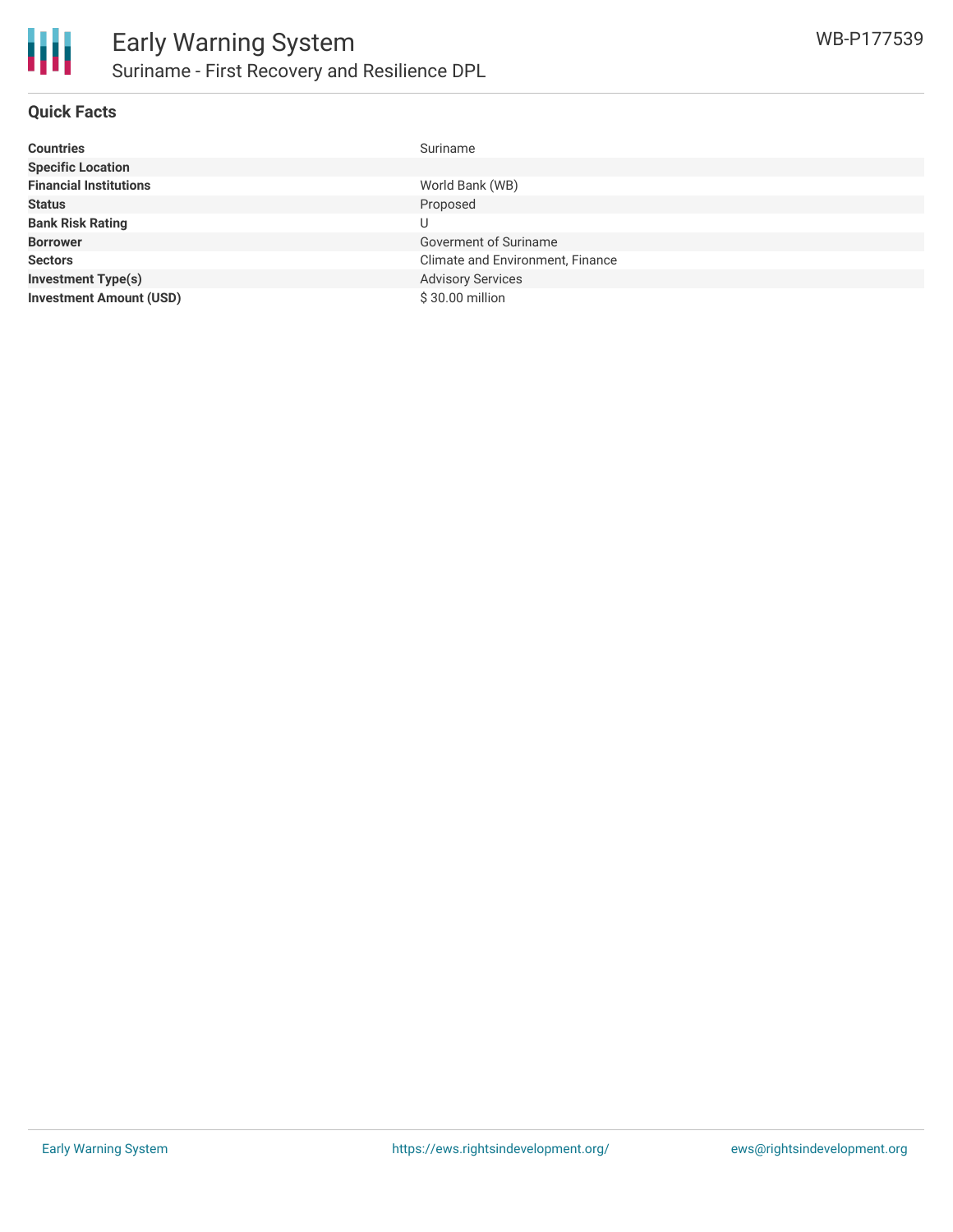

### **Project Description**

The objective of the proposed operation is to support the Government of Suriname in its efforts to achieve macroeconomic stability a nd lay the institutional and policy foundations for a more transparent, resilient and inclusive economic growth. The proposed operat ion will support reforms that strengthen public sector governance, as well as the business/investment climate and financial sector.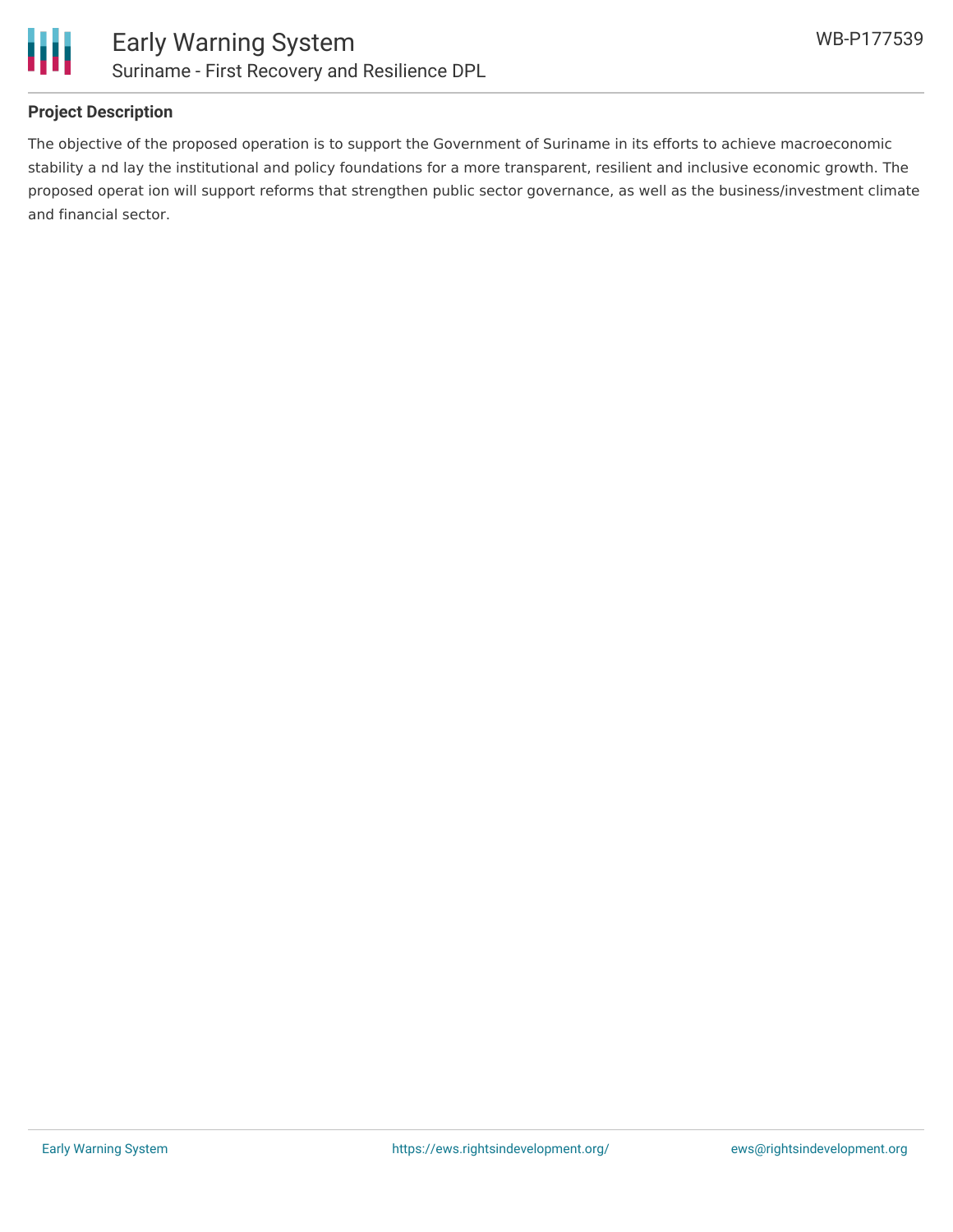

### **Investment Description**

World Bank (WB)